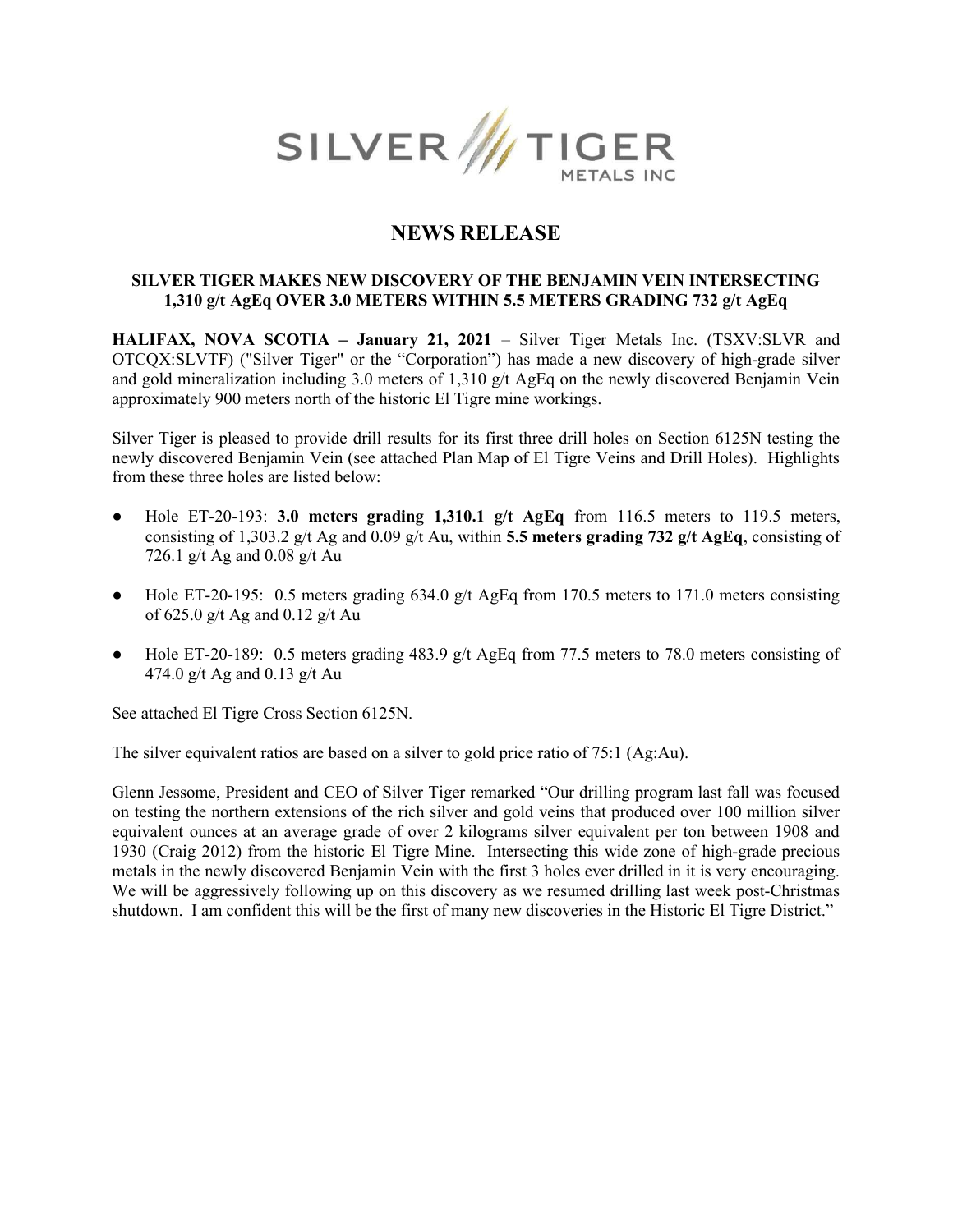| <b>Hole ID</b> | <b>Section</b> | Comment       | From  | T <sub>0</sub> | Length <sup>(1)</sup> | Au   | Ag      | AuEq75 $(2)$ | $AgEq75^{(2)}$ |
|----------------|----------------|---------------|-------|----------------|-----------------------|------|---------|--------------|----------------|
|                |                |               | m     | m              | m                     | g/t  | g/t     | g/t          | g/t            |
| ET-20-189      | 6125N          | Benjamin Vein | 73.0  | 78.0           | 5.0                   | 0.12 | 140.9   | 2.00         | 150.1          |
|                |                | including     | 77.5  | 78.0           | 0.5                   | 0.13 | 474.0   | 6.45         | 483.9          |
|                |                | and           | 108.5 | 110.0          | 1.5                   | 0.05 | 50.6    | 0.73         | 54.4           |
|                |                | and           | 127.7 | 128.2          | 0.5                   | 0.02 | 91.4    | 1.24         | 92.8           |
|                |                |               |       |                |                       |      |         |              |                |
| ET-20-193      | 6125N          | Benjamin Vein | 114.0 | 119.5          | 5.5                   | 0.08 | 726.1   | 9.76         | 732.2          |
|                |                | Including     | 116.5 | 119.5          | 3.0                   | 0.09 | 1,303.2 | 17.47        | 1,310.1        |
|                |                | Including     | 117.5 | 118.8          | 1.3                   | 0.11 | 1,967.7 | 26.34        | 1,975.8        |
|                |                |               |       |                |                       |      |         |              |                |
| ET-20-195      | 6125N          | Benjamin Vein | 122.0 | 123.0          | 1.0                   | 1.02 | 241.6   | 4.24         | 318.4          |
|                |                | and           | 131.0 | 144.7          | 13.7                  | 0.05 | 25.6    | 0.39         | 29.3           |
|                |                | including     | 142.7 | 143.4          | 0.7                   | 0.11 | 107.5   | 1.54         | 115.4          |
|                |                | Benjamin Vein | 170.0 | 171.5          | 1.5                   | 0.11 | 326.3   | 4.46         | 334.6          |
|                |                | including     | 170.5 | 171.0          | 0.5                   | 0.12 | 625.0   | 8.45         | 634.0          |

Notes: 1. Not true width.

2. Gold Equivalent ("EqAu75") ratios and Silver Equivalent ("EqAg75) ratios are based on silver to gold price ratio of 75:1 (Au:Ag).

See attached El Tigre Cross Section 6125.

# Drill Hole Location Table

| <b>Drill Hole</b> | Easting | Northing | <b>Elevation</b> | Az   | Dip | Depth |
|-------------------|---------|----------|------------------|------|-----|-------|
| ET-20-189         | 670392  | 3386121  | 1936             | 90.0 | -39 | 195.2 |
| ET-20-193         | 670392  | 3386121  | 1936             | 90.0 | -50 | 186.1 |
| ET-20-195         | 670392  | 3386121  | 1936             | 90.0 | -60 | 213.5 |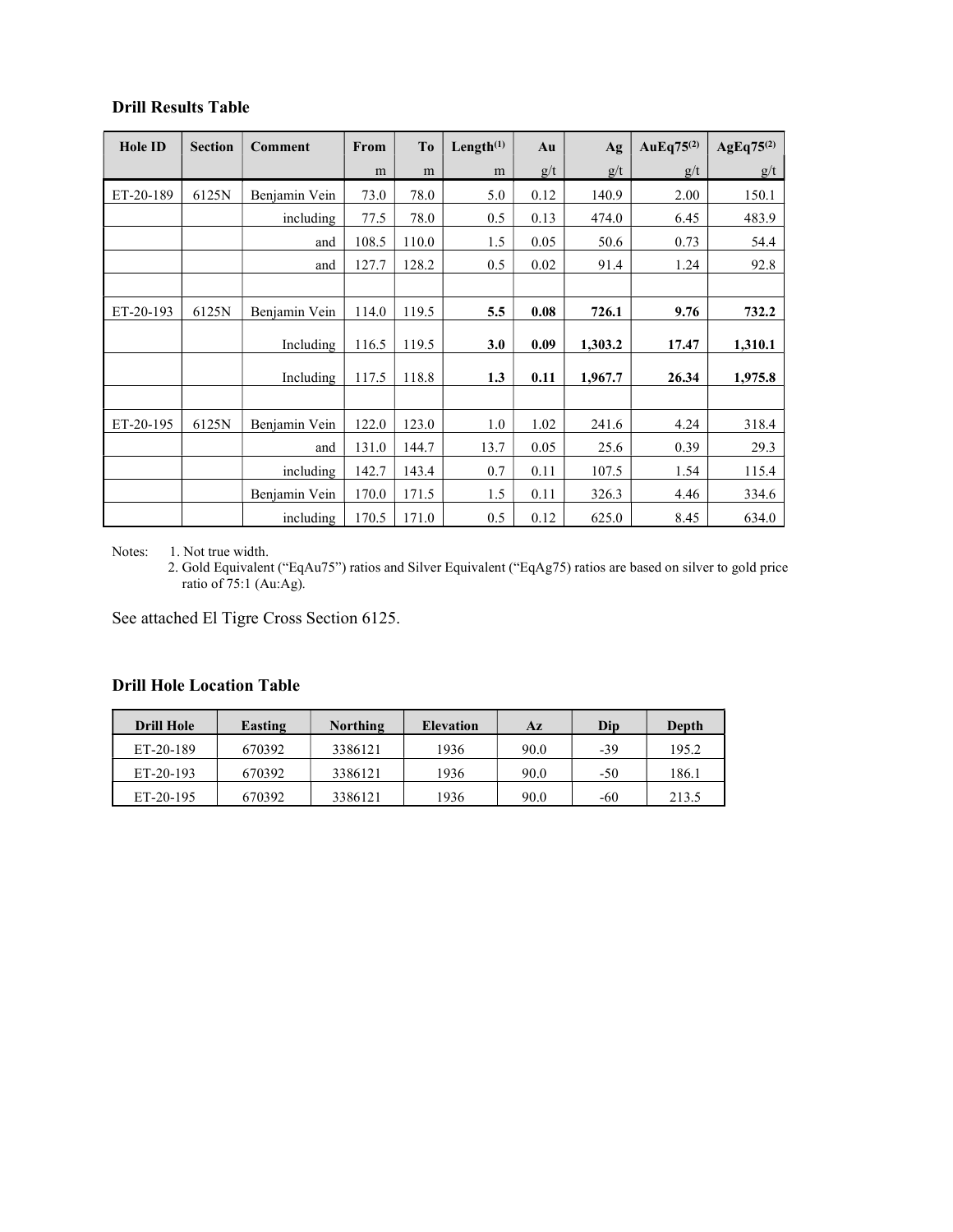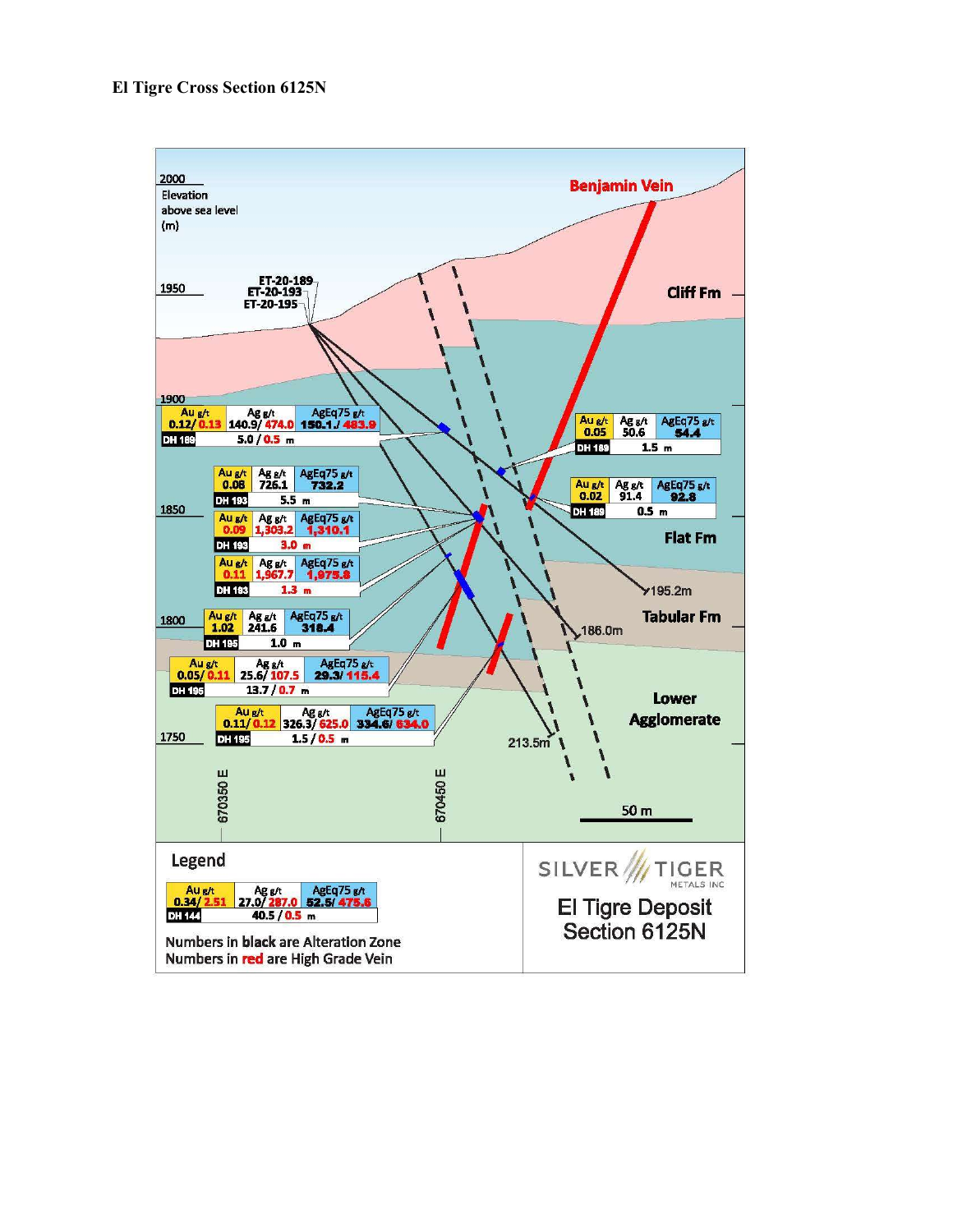# Plan Map of El Tigre Veins and Drill Holes

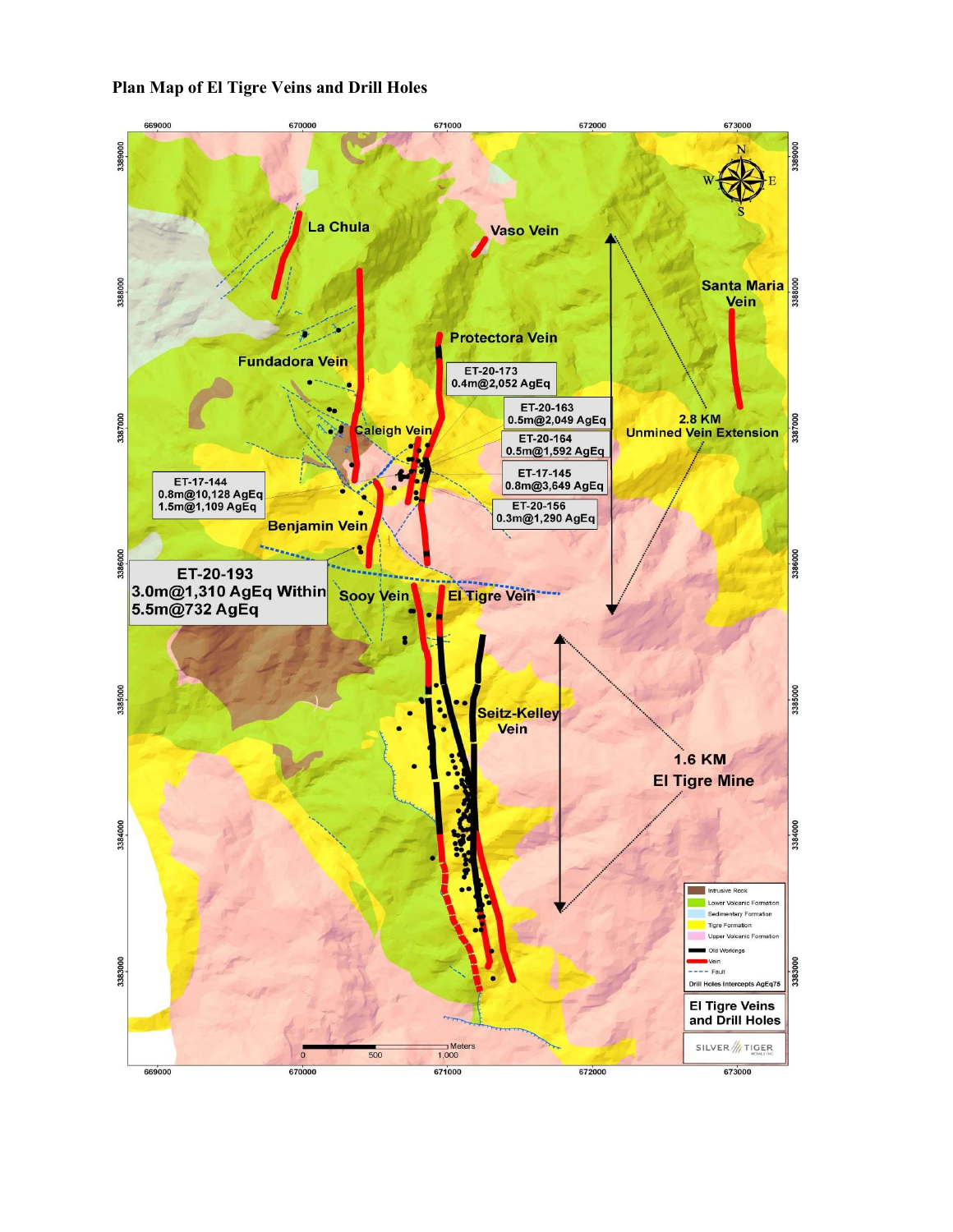#### El Tigre Resource Estimate

After acquiring El Tigre, Silver Tiger drilled 12,500 meters to define the wide halo of near surface gold mineralization around the mined high-grade veins of the historic El Tigre Mine. This allowed Silver Tiger to deliver a maiden resource estimate for the El Tigre Property to a depth of 150 meters containing indicated resources of 661,000 gold equivalent ounces at 0.77 g/t (21 g/t silver and 0.51 g/t gold) and inferred resources of 341,000 gold equivalent ounces at 1.59 g/t (88 g/t silver and 0.52 g/t gold). The National Instrument 43-101 Technical Report titled "NI 43-101 Technical Report and Updated Mineral Resource Estimate on the El Tigre Project, Sonora, México" effective as of September 7, 2017 and dated October 26, 2017 prepared by David Burga, P.Geo., Yungang Wu, P.Geo., Fred Brown, P.Geo., Jarita Barry, P.Geo., Eugene Puritch, P.Eng., FEC, CET, Alfred Hayden, P.Eng. and Richard H. Sutcliffe, Ph.D., P.Geo. of P&E Mining Consultants Inc. is available on the Corporation's website at www.silvertigermetals.com and on www.sedar.com under the Corporation's profile.

# About the El Tigre Historic Mine District

.

The El Tigre historic mine district is located in Sonora, Mexico and lies at the northern end of the Sierra Madre silver and gold belt which hosts many epithermal silver and gold deposits, including Dolores, Santa Elena and Las Chispas at the northern end. In 1896, gold was first discovered on the property in the Gold Hill area and mining started with the Brown Shaft in 1903. The focus soon changed to mining highgrade silver veins in the area with much of the production coming from the El Tigre vein. Underground mining on the El Tigre vein extended 1,450 meters along strike and was mined on 14 levels to a depth of 450 meters. By the time the mine closed in 1938, it is reported to have produced a total of 353,000 ounces of gold and 67.4 million ounces of silver from 1.87 million tons (Craig, 2012). The average grade mined during this period was over 2 kilograms silver equivalent per ton.

Silver Tiger's district scale El Tigre concessions are approximately 35 kilometers long and comprise 28,414 hectares, including 25 kilometers of the prolific Sierra Madre trend. The El Tigre silver and gold deposit is related to a series of high-grade epithermal veins controlled by a north-south trending structure cutting across the andesitic and rhyolitic tuffs of the Sierra Madre Volcanic Complex within a broad silver and gold mineralized prophylitic alteration zone developed in the El Tigre Formation that can be up to 150 meters wide. The veins dip steeply to the west and are typically 0.5 meter wide but locally can be up to 5 meters in width. The veins, structures and mineralized zones outcrop on surface and have been traced for 5.3 kilometers along strike in our brownfield exploration area. Historical mining and exploration activities focused on a 1.5 kilometer portion of the southern end of the deposits, principally on the El Tigre, Seitz Kelly and Sooy veins. The unexplored Caleigh, the Protectora and the Fundadora exposed veins continue north for more than 3 kilometers and are the target of Silver Tiger's current exploration.

Silver Tiger's limited drilling in these vein extensions located north of the historic El Tigre Mine intersected similar-style silver-gold mineralization in the El Tigre formation including a new discovery in the Caleigh Vein. Drill hole ET-17-144 returned 0.85 meters of the Caleigh Vein grading 10,128.9 g/t silver equivalent consisting of 7,338.9 g/t silver, 37.2 g/t gold (75:1 Ag:Au). Drill hole 144 was a step-out hole located approximately 1.7 kilometers to the north of the historic El Tigre Mine. The mineralized zone consists of several vuggy quartz veins and veinlets carrying galena, sphalerite, chalcopyrite, stromeyerite and pyrite within a strongly silicified and kaolinized alteration zone. As well, drill holes ET-17-145 and ET-17-148, which were drilled by Silver Tiger in its previous drill program, intersected similar-style silver-gold mineralization.

The Silver Tiger exploration team is fully funded for and is currently diamond drilling 20,000 meters of HQ core with three drill rigs targeting the 3 kilometers of vein extensions north of the historic El Tigre Mine. The drilling program is focused on the Caleigh, the Protectora and the Fundadora veins, all of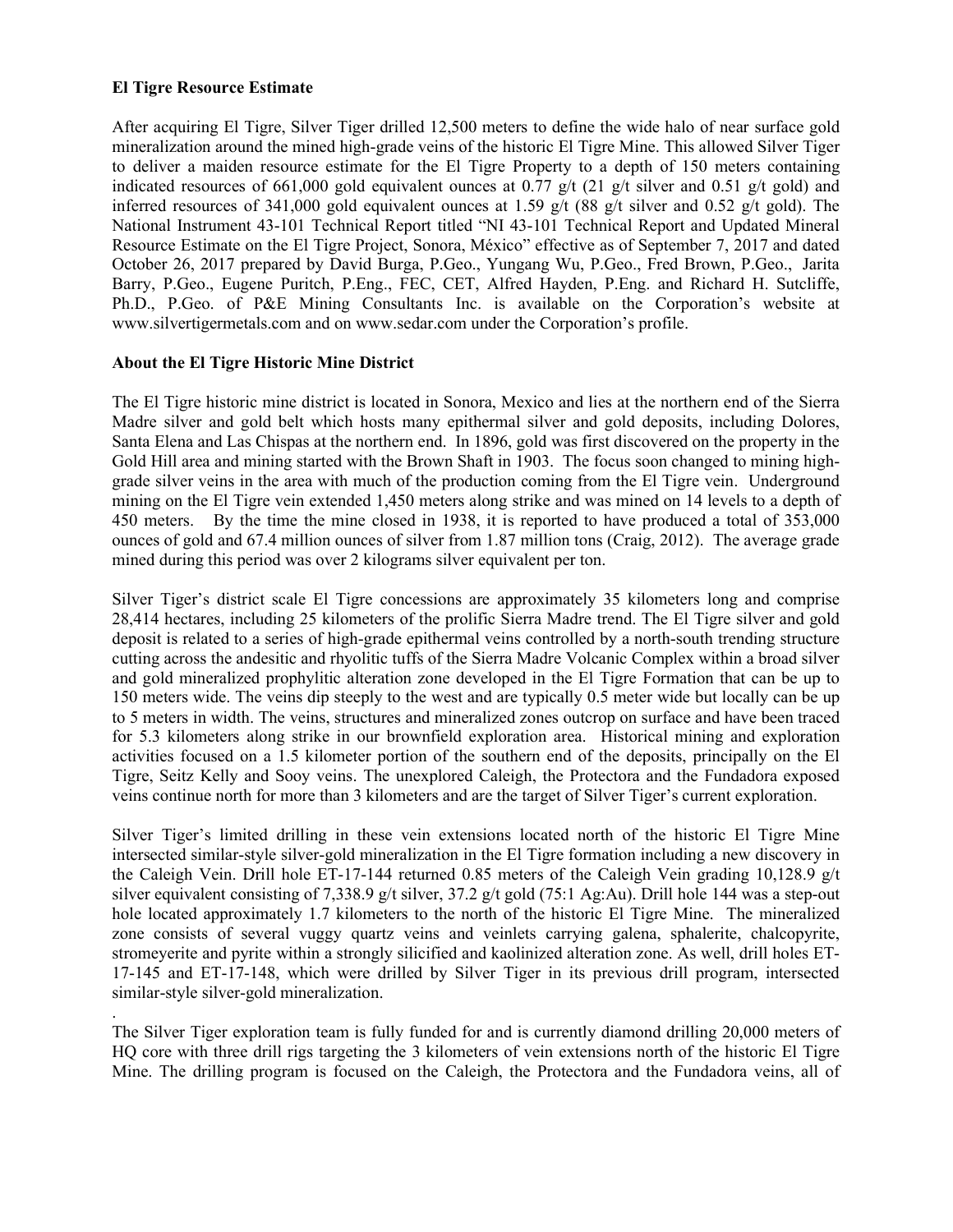which outcrop on surface and are exposed in exploration drifts in the three kilometers north of the historic El Tigre Mine.

# VRIFY Slide Deck and 3D Presentation – Silver Tiger's El Tigre Project

VRIFY is a platform being used by companies to communicate with investors using 360° virtual tours of remote mining assets, 3D models and interactive presentations. VRIFY can be accessed by website and with the VRIFY iOS and Android apps.

Access the Silver Tiger Metals Inc. Company Profile on VRIFY at: https://vrify.com

The VRIFY Slide Deck and 3D Presentation for Silver Tiger Metals Inc. can be viewed at: https://vrify.com/explore/decks/492 and on the Company's website at: www.silvertigermetals.com.

# Procedure, Quality Assurance / Quality Control and Data Verification

The diamond drill core (HQ size) is geologically logged, photographed and marked for sampling. When the sample lengths are determined, the full core is sawn with a diamond blade core saw with one half of the core being bagged and tagged for assay. The remaining half portion is returned to the core trays for storage and/or for metallurgical test work.

The sealed and tagged sample bags are transported to the Bureau Veritas facility in Hermosillo, Mexico. Bureau Veritas crushes the samples (Code PRP70-250) and prepares 200-300 gram pulp samples with ninety percent passing Tyler 200 mesh (Code PUL85). The pulps are assayed for gold using a 30-gram charge by fire assay (Code FA630) and over limits greater than 10 grams per tonne are re-assayed using a gravimetric finish (Code FA530). Silver and multi-element analysis is completed using total digestion (Code MA200 Total Digestion ICP). Over limits greater than 100 grams per tonne silver are re-assayed using a gravimetric finish (Code FA530).

Quality assurance and quality control ("QA/QC") procedures monitor the chain-of-custody of the samples and includes the systematic insertion and monitoring of appropriate reference materials (certified standards, blanks and duplicates) into the sample strings. The results of the assaying of the QA/QC material included in each batch are tracked to ensure the integrity of the assay data. All results stated in this announcement have passed Silver Tiger's QA/QC protocols.

# Qualified Person

David R. Duncan, P. Geo., V.P. Exploration of the Corporation, is the Qualified Person for Silver Tiger as defined under National Instrument 43-101. Mr. Duncan has reviewed and approved the scientific and technical information in this press release.

# For further information, please contact:

Glenn Jessome President and CEO 902 492 0298 jessome@silvertigermetals.com

# CAUTIONARY STATEMENT:

Neither TSX Venture Exchange nor its Regulation Services Provider (as that term is defined in the policies of the TSX Venture Exchange) accepts responsibility for the adequacy or accuracy of this release.